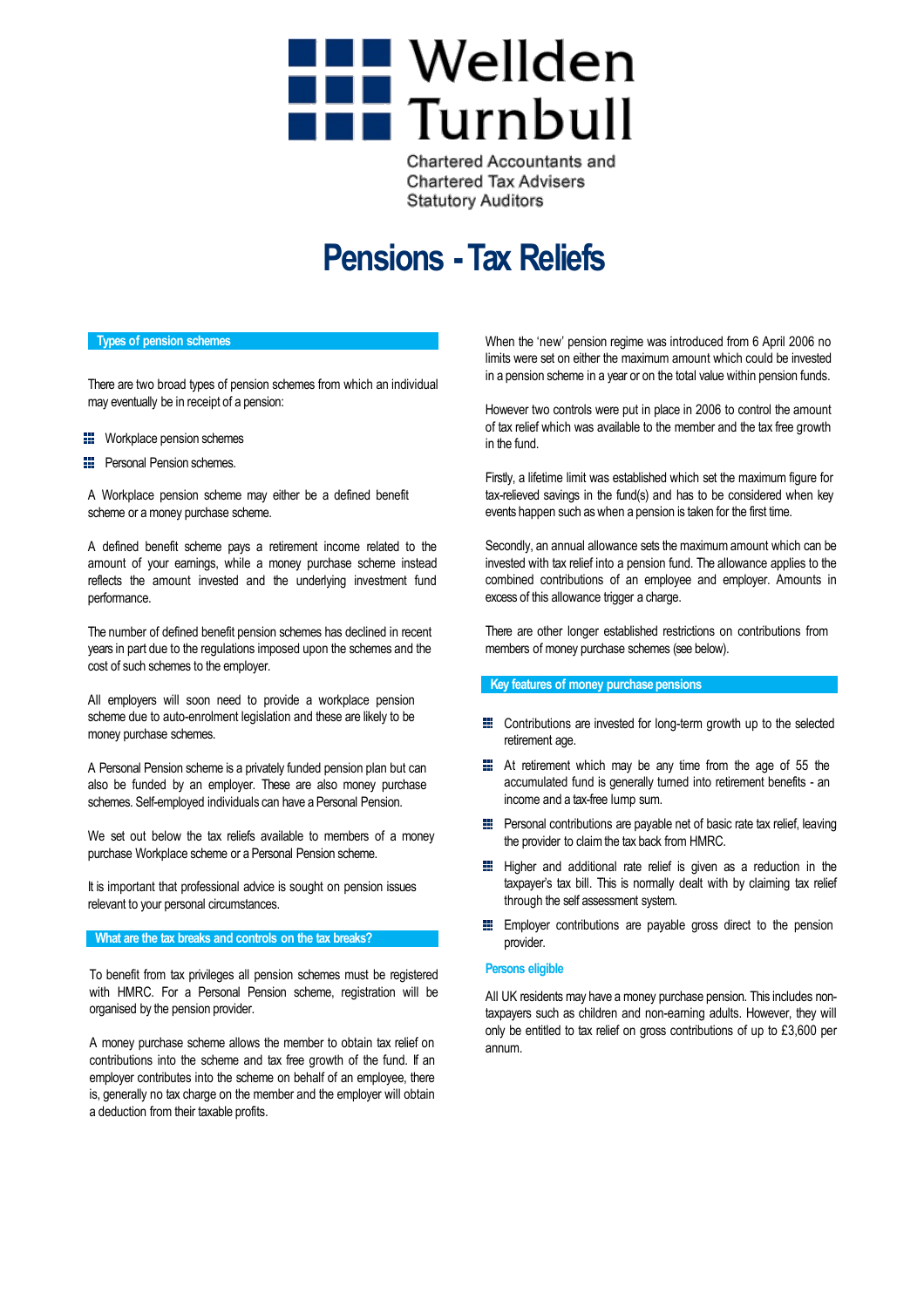An individual is entitled to make contributions and receive tax relief on the higher of £3,600 or 100% of earnings in any given tax year. However tax relief will generally be restricted for contributions in excess of the annual allowance.

#### **Methods of giving tax relief**

Tax relief on contributions are given at the individual's marginal rate of tax.

An individual may obtain tax relief on contributions made to a money purchase scheme in one of two ways:

- $\blacksquare$  a net of basic rate tax contribution is paid by the member with higher rate relief claimed through the self assessment system
- **E** a net of basic rate tax contribution is paid by an employer to the scheme. The contribution is deducted from net pay of the employee. Higher rate relief is claimed through the self assessment system.

In both cases the basic rate is claimed back from HMRC by the pension provider.

A more effective route for an employee may be to enter a salary sacrifice arrangement with an employer. The employer will make a gross contribution to the pension provider and the employee's gross salary is reduced. This will give the employer full income tax relief (by reducing PAYE) but also reducing National Insurance Contributions.

There are special rules if contributions are made to a retirement annuity contract. (These are old schemes started before the introduction of personal pensions).

# **The annual allowance**

The level of the annual allowance was originally set at £40,000 for 2015/16 but this is increased to £80,000 for 'pension input periods' ending in, or contributions paid from, 6 April 2015 to 8 July 2015.

This is as a result of changes being made to pension input periods in the Summer Budget 2015. The annual allowance for contributions from 9 July 2015 to 5 April 2016 is the balance of the unused allowance of £80,000 with an overriding cap of £40,000. For 2016/17 the annual allowance will revert to £40,000.

Any contributions in excess of the £40,000 annual allowance are potentially charged to tax on the individual as their top slice of income. Contributions include contributions made by an employer.

The stated purpose of the charging regime is to discourage pension saving in tax registered pensions beyond the annual allowance.

Most individuals and employers actively seek to reduce pension saving below the annual allowance, rather than fall within the charging regime.

#### **Changes from April 2015**

Individuals who are eligible to take amounts out of their pension funds under the new flexibilities from 6 April 2015 but who continue to make contributions into their schemes could trigger other restrictions in the available annual allowance. Under the rules, the annual allowance for contributions to money purchase schemes is reduced to £10,000 in certain scenarios. This is explained later in this factsheet in 'accessing your pension'.

#### **Changes from April 2016**

From April 2016 the government intends to introduce a taper to the annual allowance for those with 'adjusted annual incomes' over £150,000. Adjusted income means, broadly, a person's net income and pension contributions made by an employer. For every £2 of adjusted income over £150,000, an individual's annual allowance will be reduced by £1, down to aminimumof £10,000.

To ensure the measure works as intended, pension input periods are to be aligned with the tax year (rather than the complex rules which applied before 9 July 2015).

#### **The rate of charge if annual allowance is exceeded**

The charge is levied on the excess above the annual allowance at the appropriate rate in respect of the total pension savings. There is no blanket exemption from this charge in the year that benefits are taken. There are, however, exemptions from the charge in the case of serious ill health as well as death.

The appropriate rate will broadly be the top rate of income tax that you pay on your income.

#### **Example**

Anthony, who is employed, has taxable income of £120,000 in 2015/16. He makes personal pension contributions of £50,000 net in March 2016. He has made similar contributions in the previous three tax years.

He will be entitled to a maximum £40,000 annual allowance as he has

made no contributions before 9 July 2015.

| <b>Gross pension</b><br>contribution | £62,500                               |
|--------------------------------------|---------------------------------------|
| Less annual allowance                | (E40,000)                             |
| <b>Excess</b>                        | £22,500 taxable at $40\%$ =<br>£9.000 |

Anthony will have had tax relief on his pension contributions of £25,000 (£62,500 x 40%) and now effectively has £9,000 clawed back.

The tax adjustments will be made as part of the self assessment tax return process.

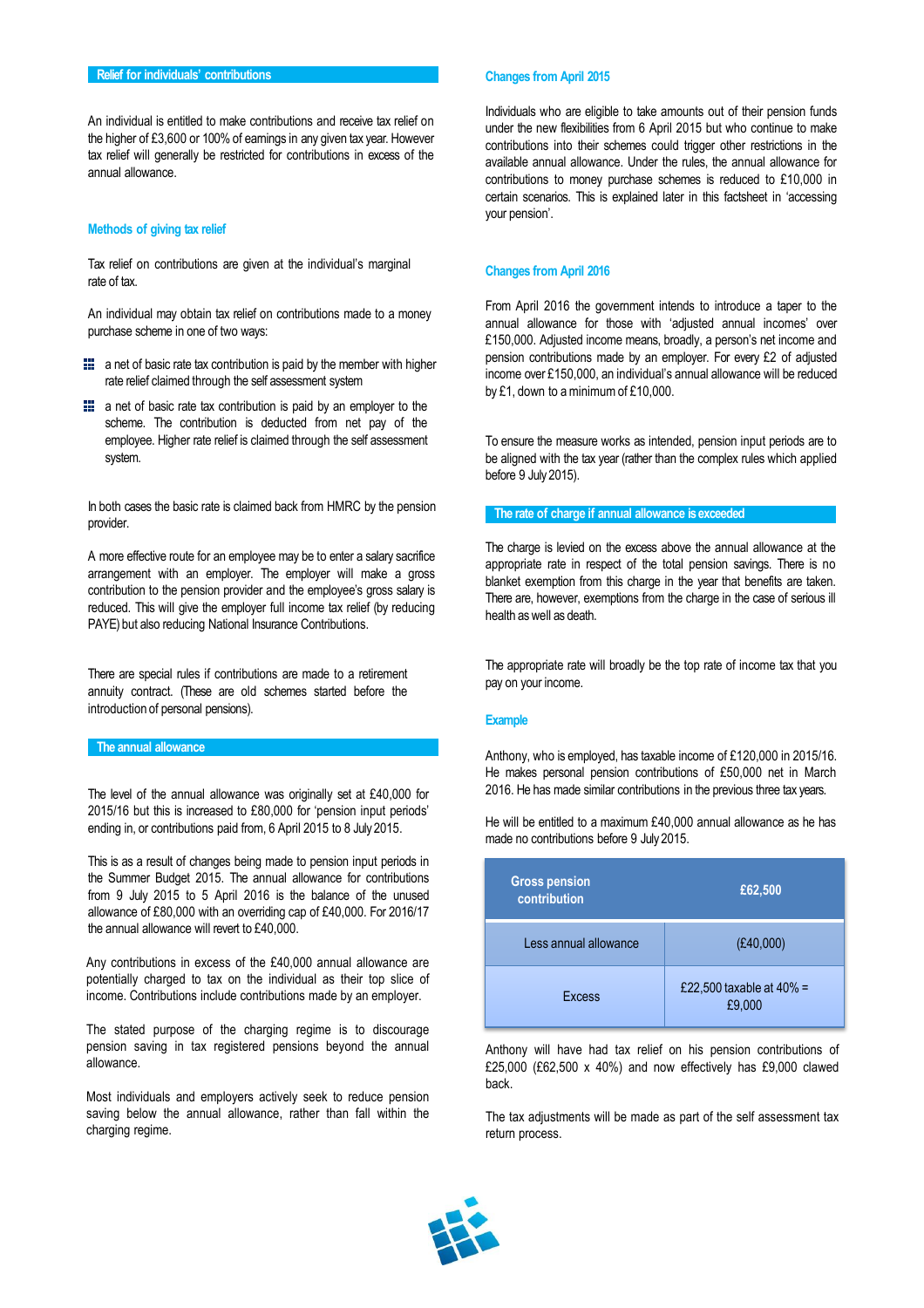# **Carry forward of unused annual allowance**

To allow for individuals who may have a significant amount of pension savings in a tax year but smaller amounts in other tax years, a carry forward of unused annual allowance is available.

The carry forward rules apply if the individual's pension savings exceed the annual allowance for the tax year. The annual allowance for the current tax year is used before any unused allowance brought forward. The earliest year unused allowance is then used before a later year.

Unused annual allowance carried forward is the amount by which the annual allowance for that tax year exceeded the total pension savings for that tax year.

This effectively means that the unused annual allowance of up to £40,000 (2013/14 and prior years £50,000) can be carried forward for the next three years.

Importantly no carry forward is available in relation to a tax year preceding the current year unless the individual was a member of a registered pension scheme at some time during that tax year.

#### **Example**

Assume it is March 2016. Bob is a self employed builder. In the previous three years Bob has made contributions of £30,000, £20,000 and £30,000 to his pension scheme.

As he has not used all of the £40,000 (2013/14 and prior years £50,000) annual allowance in earlier years, he has £60,000 unused annual allowance that he can carry forward to 2015/ 16.

Together with his current year annual allowance of £40,000, this means that Bob can make a contribution of £100,000 in 2015/16 without having to pay any extra tax charge.

# **The lifetime limit**

The lifetime limit sets the maximum figure for tax-relieved savings in the fund remains at £1.25 million for 2015/16.

If the value of the scheme(s) exceeds the limit when benefits are drawn from the scheme there is a tax charge of 55% of the excess if taken as a lump sumand 25%if taken as a pension.

The Chancellor has announced that for the tax year 2016/ 17 onwards the lifetime allowance will be reduced to £1 million. Itwill then be indexed annually in linewith CPI from 6 April 2018.

#### **Accessing your pension**

In Budget 2014, George Osborne announced 'pensioners will have complete freedom to draw down as much or as little of their pension pot as they want, anytime they want'.

The changes came into effect on 6 April 2015 for individuals who have money purchase pension funds.

Under the previous system, there was some flexibility in accessing a pension fund from the age of 55:

- **that** tax free lump sum of 25% of fund value
- **III** purchase of an annuity with the remaining fund, or
- **E** income drawdown.

For income drawdown there were limits, in most cases, on how much people could draw each year.

An annuity is taxable income in the year of receipt. Similarly any monies received from the income drawdown fund are taxable income in the year of receipt.

From 6 April 2015, the ability to take a tax free lump sum and a lifetime annuity remains but some of the restrictions on a lifetime annuity have been removed to allow more choice on the type of annuity taken out.

The rules involving drawdown have changed.

### **Access a pension fund from the age of 55**

Access to the fund will be achieved in one of two ways:

- **E** allocation of a pension fund (or part of a pension fund) into a 'flexiaccess drawdown account' from which any amount can be taken over whatever period the person decides
- **the** taking a single or series of lump sums from a pension fund (known as an 'uncrystallised funds pension lump sum').

When an allocation of funds into a flexi-access account is made the member typically will take the opportunity of taking a tax free lump sum from the fund (as under the previous rules).

The person will then decide how much or how little to take from the flexiaccess account. Any amounts that are taken will count as taxable income in the year of receipt.

Access to some or all of a pension fund without first allocating to a flexiaccess account can be achieved by taking an uncrystallised funds pension lump sum.

The tax effect will be:

- $\frac{12}{25}$  25% is tax free
- $\mathbf{H}$  the remainder is taxable as income.

#### **Further flexibility for annuity holders**

The Chancellor announced just before the Budget 2015 a new flexibility for people who have already purchased an annuity.

The Summer Budget announced a delay to the introduction of the measure. From April 2017, the government will remove the restrictions on buying and selling existing annuities to allow pensioners to sell the income they receive from their annuity for a capital sum.